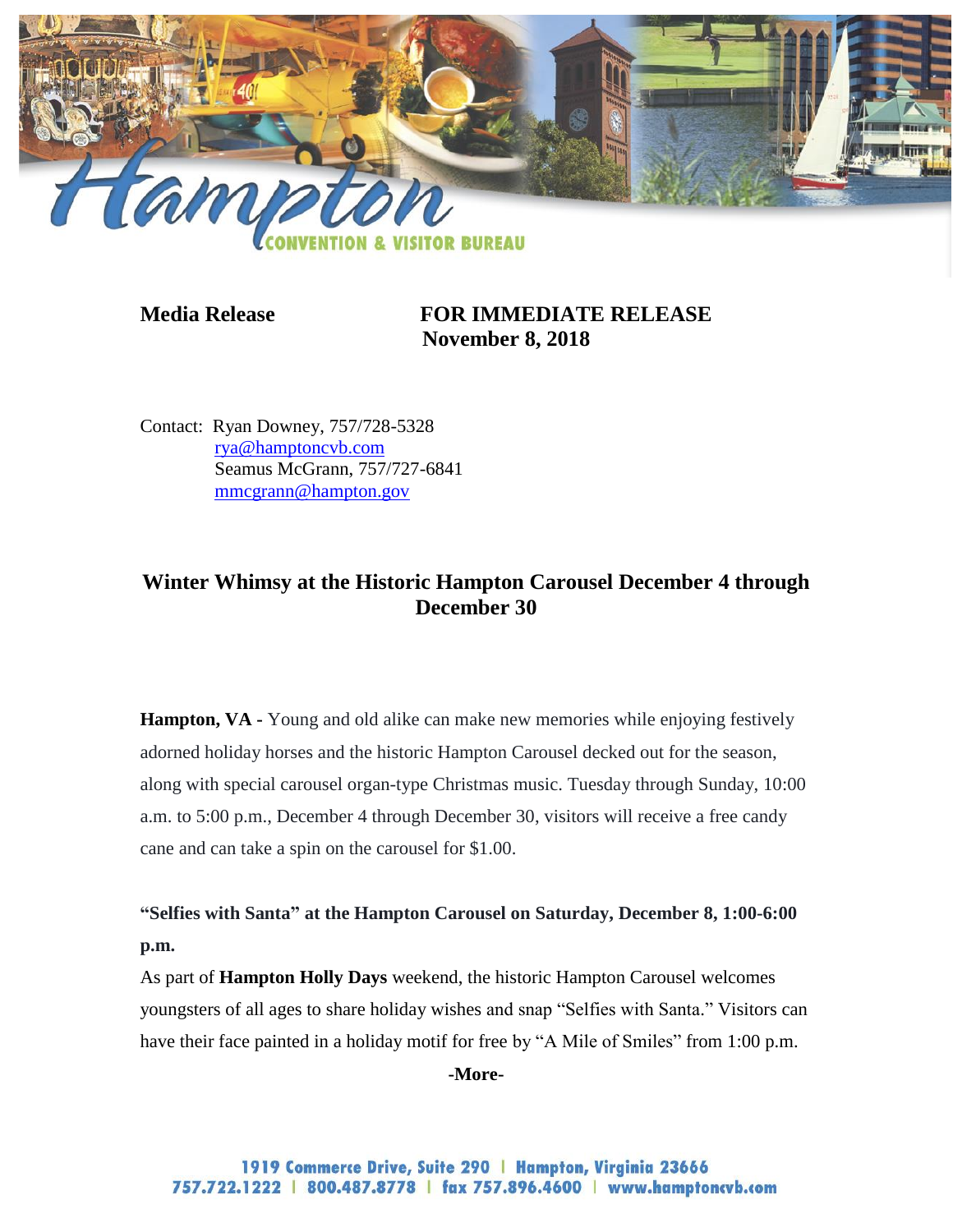#### **Winter Whimsy at the Historic Hampton Carousel December 4 through December 30- Page 2**

to 4:00 p.m. "Selfies with Santa" is held in conjunction with the **Hampton Holly Days - Holiday Open House** at the **Hampton History Museum** taking place from 10:00 a.m. to 4:00 p.m. that day. Admission to the carousel, "Selfies with Santa," face painting and candy cane are free. Carousel rides are \$1.00. The **Hampton Holly Days Parade** begins at 7:00 p.m. on Settlers Landing Road.

#### **About the Hampton Carousel**

Built in 1920, the carousel is completely restored to its original beauty and housed in its own weather-protected pavilion on the city's downtown waterfront. It is one of only 170 antique wooden merry-go-rounds still existing in the U.S. Hand crafted by the Philadelphia Toboggan Company for the Buckroe Beach Amusement Park, Hampton's Carousel is a whirling tribute to the skill of its creators.

After untold numbers of young and old enjoyed the carousel over its 65-year tenure, it was put in storage with the closure of Buckroe Beach Amusement Park in the mid-1980s. It was moved and restored at its current downtown location in Carousel Park in 1991. It still boasts its original mirrors and oil paintings, as well as 48 intricately decorated horses. Rising and falling to the strains of the original band organ, many of these carousel horses are so finely carved that the veins in their necks and legs are visible. Special hours are available for groups or special occasions.

Operated by the Hampton History Museum the Hampton Carousel is located at 602 Settlers Landing Road in Downtown Hampton.

Regular winter operating hours: Tuesday-Sunday, 10:00 a.m. - 5:00 p.m. Closed Mondays, Thanksgiving and Christmas day.

**-More-**